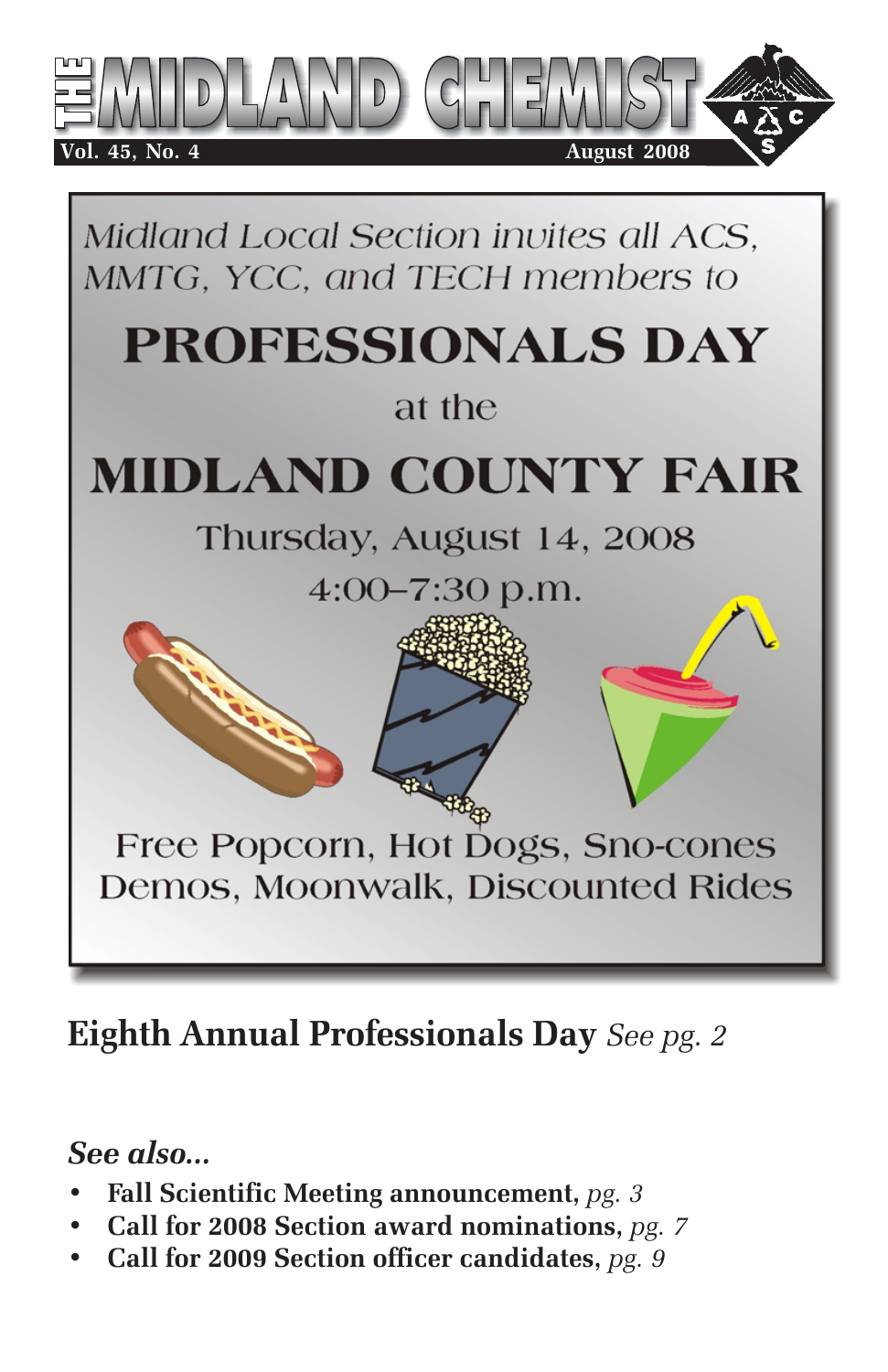

Volume 45, Number 4 August 2008

#### *In this Issue ...*

| From the Chair: Midland Section Finalist for                   |  |
|----------------------------------------------------------------|--|
|                                                                |  |
|                                                                |  |
|                                                                |  |
|                                                                |  |
|                                                                |  |
|                                                                |  |
|                                                                |  |
|                                                                |  |
| Section Leaders Participate in Industry and Education Meet  11 |  |
|                                                                |  |
| Important Dates on the ACS Midland Section Calendar  14        |  |

*The Midland Chemist* is published six times a year by the Midland Section of the American Chemical Society. American Chemical Society Midland Section PO Box 2695 Midland, MI 48641-2695 http://membership.acs.org/M/Midl

#### *Volunteer Staff*

|                                | 989-832-7485             |
|--------------------------------|--------------------------|
|                                | ann.birch@editech-mi.com |
|                                |                          |
|                                |                          |
| James R. Birch  Design, layout |                          |
|                                |                          |

Please submit all articles and photographs to the editor, Ann Birch. Instructions for article submission are on the Midland Section web site, as is contact information for other staff members. Authors can also contact Ann directly with any questions.

Neither *The Midland Chemist*, nor the Midland Section, nor the American Chemical Society assumes any responsibility for the statements and opinions advanced by contributors of or to *The Midland Chemist*.

© Copyright 2008 Midland Section of the American Chemical Society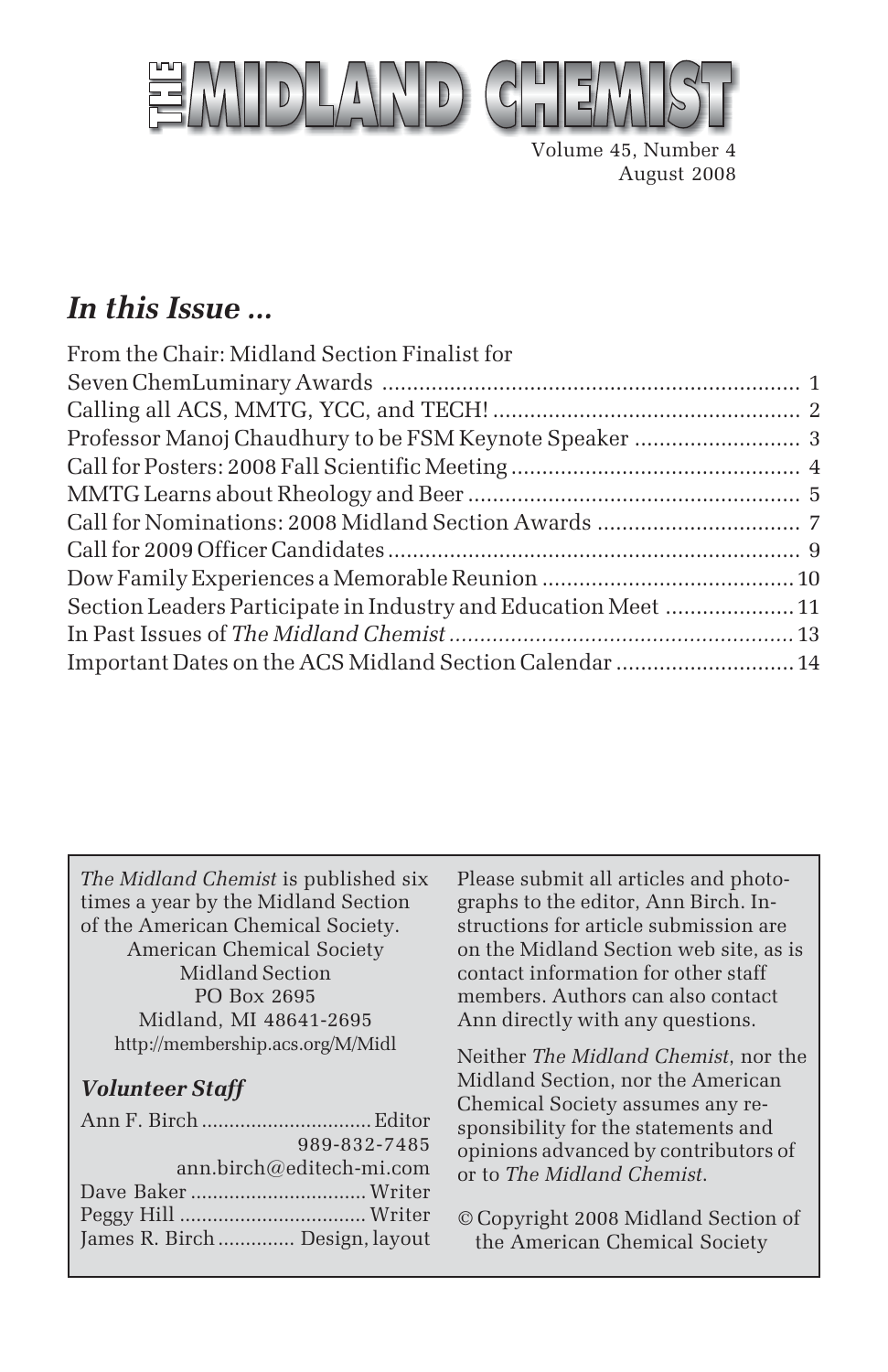# *From the Chair*

## **Midland Section Finalist for Seven ChemLuminary Awards**

**Congratulations Midland Section! ACS has just** named us as finalists for the following National awards:

- Committee on Community Activities—Greatest Community Involvement in Chemists Celebrate Earth Day
- Committee on Community Activities—Outstanding Event for the Public Using the Yearly Theme
- Committee on Community Activities—Outstanding Teacher Program
- Committee on Local Section Activities—Most Innovative New Activity or Program in a Local Section



Dorie Yontz, Chair ACS Midland Section

- Committee on Local Section Activities—Outstanding Performance by a Local Section Medium Size Category Award
- Younger Chemists Committee—Outstanding Local Section Younger Chemists Committee
- Younger Chemists Committee—Outstanding or Creative Local Section Younger Chemists Committee Event

The winners will be announced at the National ACS meeting in August. Regardless of the outcome, I'd like to thank the members who worked so hard throughout 2007 to make these nominations possible. National ACS continues to recognize our Section for its efforts year after year and that really says something about the strength of our membership!

And the work continues this year—I'd like to send a word of thanks to the volunteers who spent time doing demos at the Dow Family Reunion at the end of June. Thank you so much for taking time out of your day to help one of our Section's main sponsors.

In August, we have ACS Professionals Day at the Midland Fairgrounds on Thursday, August 14, 4:00–7:30 p.m. (see pg. 2). Stop by for food, discounted ride bands, science demos, and a moonwalk. It's fun for the whole family. On a professional note, we celebrate our members' scientific interests with our annual Fall Scientific Meeting, scheduled for Friday, October 24. The call for posters has already gone out, so please consider presenting your work at our meeting. This is a great venue to make local connections and discuss your work with a new crowd.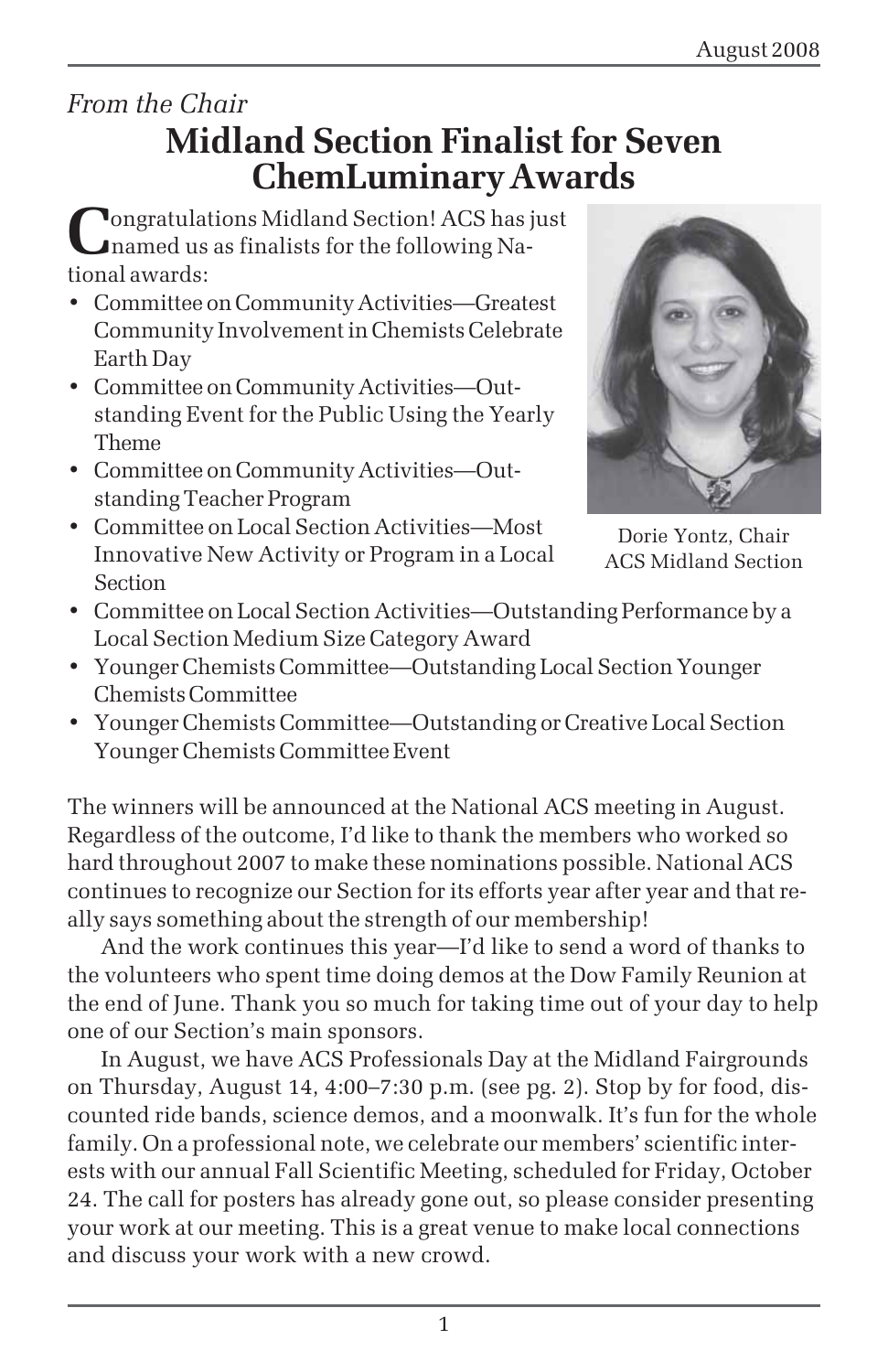Finally, we are accepting nominations for our elections in the fall. Thank you to those of you who have agreed to run. If you would like to get more involved in the Section, please consider running for a position. Contact Kevin Lewis (kevin.d.lewis@dowcorning.com), chair of Nominations and Elections, for more information.

Danie J. youtz

# **Calling all ACS, MMTG, YCC, and TECH!**

*By Jennifer Dingman*

Please join us for the 8<sup>th</sup> annual ACS Professionals Day at the Midland County Fairgrounds on Thursday, August 14, 2008, from 4:00–7:30 p.m. The fun starts at 4:00 p.m. in the Brown Picnic Building located on the north end of the Grandstand. This year members will enjoy free popcorn, hot dogs, sno-cones, and beverages as well as many exciting things for the "kids" in your life—science demos, grab bags, and a moonwalk.

We will be selling unlimited VIP ride bands for a discounted price of only \$12 this year. The VIP ride band allows the wearer to have unlimited ride access for 9 full hours instead of the normal ride bands, which are \$17 and good for only 4.5 hours. If you would like to purchase those ride bands early and take advantage of the afternoon prior to the event please contact Jennifer Dingman at Dow Corning (496-8290, j.dingman@ dowcorning.com) or Deb Mendrick at Dow (638-3094, dmendrick@ dow.com).

Mark your calendars now to join us for an exciting evening of learning, food, and fun!

#### *We're responsible . . .*

In 1988, the American Chemistry Council (ACC) launched Responsible Care® to respond to public concerns about the manufacture and use of Chemicals. Through this initiative, Dow Corning Corporation and other ACC members and partners are committed to continually improving our responsible management of chemicals.

We're responsible because we care.

#### **DOW CORNING**

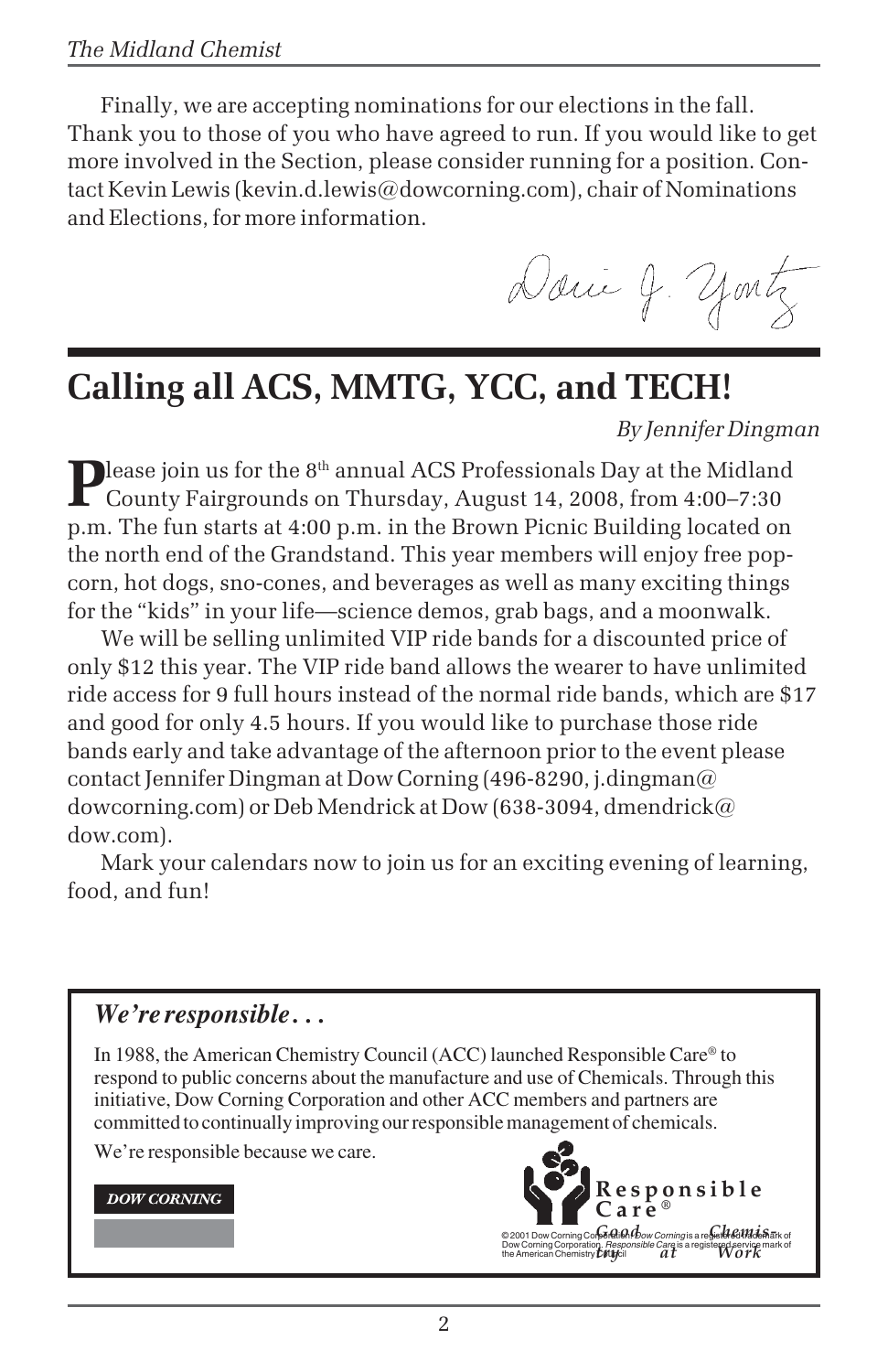#### **Professor Manoj Chaudhury to be FSM Keynote Speaker**

#### *By Mike Owen*

**P**rofessor Manoj K. Chaudhury, Franklin J. Howes Distinguished Profes- $\blacksquare$  sor at Lehigh University, will be giving the keynote address on "Surface" Modification of Organic and Inorganic Materials" at the 2008 Midland Section Fall Scientific Meeting, October 24, at the Midland Center for the Arts. Dr. Chaudhury spent part of his career in Dow Corning R&D in Midland. He is the recipient of the ACS V. K. LaMer Award, the Herbert D. Doan award for Excellence in Research, and the Adhesion Society award for Excellence in Adhesion Science. Among his collaborations/consultancies are Boeing, Dow Chemical, and the National Starch and Chemical Co.

The theme for this year's FSM is "Materials for the 21<sup>st</sup> Century," emphasizing photovoltaics, chemical sensors, and nano-structured surfaces. The three co-chairs of the meeting are Petar Dvornic, senior research scientist and professor of polymer chemistry at Michigan Molecular Institute, Mustafa Mohamed, senior chemist at Dow Corning Corporation, and Mike Owen, Dow Corning scientist emeritus and adjunct professor at MMI. The meeting will be held at the Midland Center for the Arts beginning with lunch at 11:00 a.m. followed by welcome and awards presentation at noon and the keynote address.

A poster session from 2:00 p.m. to 3:00 p.m. will provide participants with an overview of research being conducted by a variety of institutions in the Mid-Michigan area. Dow Corning is sponsoring a \$500 prize for the best undergraduate poster.

The poster session will be followed by three mini-symposia on the specific topics of photovoltaics, chemical sensors, and nano-structured surfaces. There will also be a vendor exposition throughout the afternoon. More information is available from the FSM web pages at http:// membership.acs. org/m/midl/.

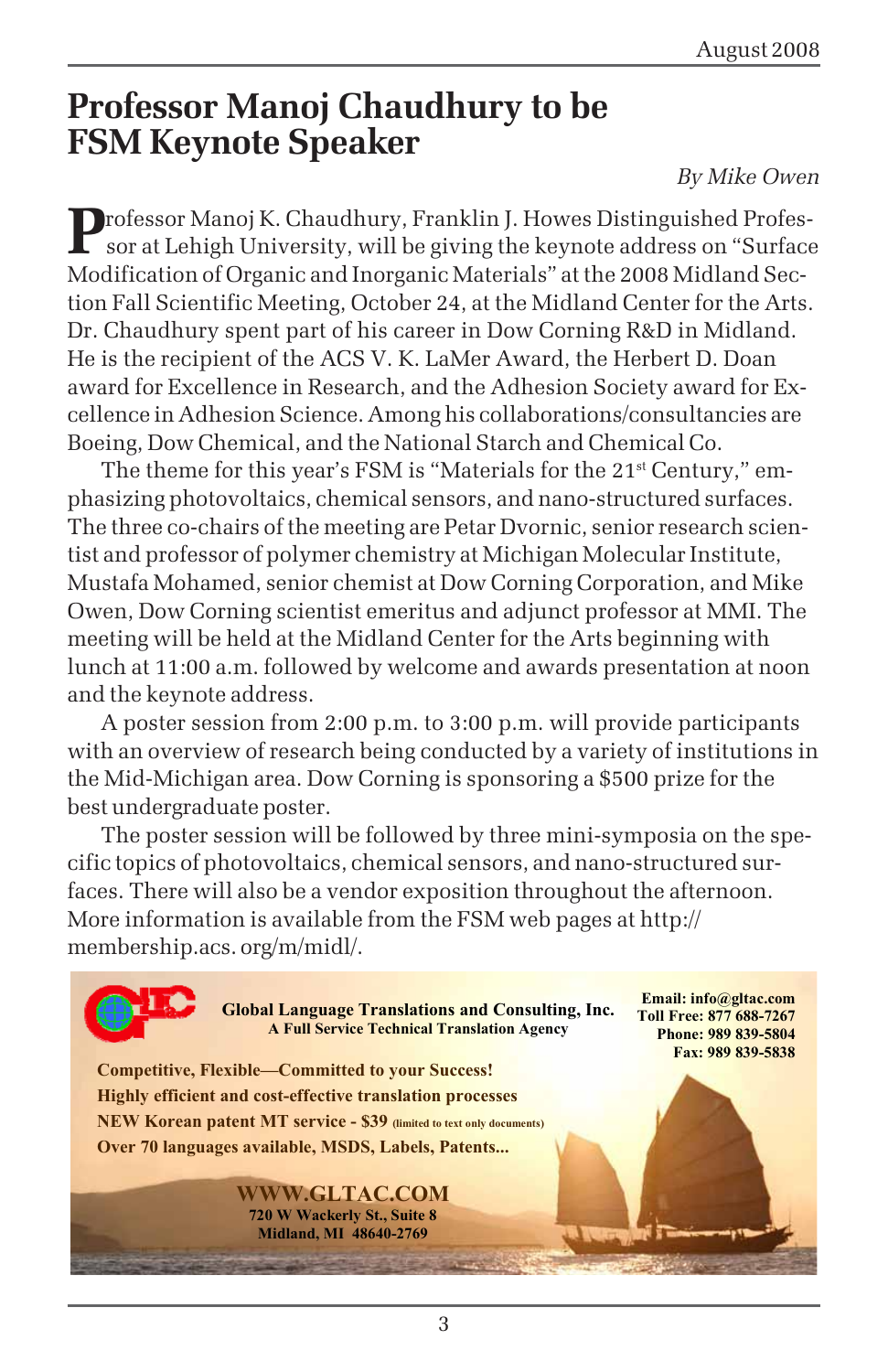#### *Call for Posters* **2008 Fall Scientific Meeting**

*By Mike Owen*

**P** lease consider presenting a poster at the Fall Scientific Meeting, which will be held on Friday afternoon, October 24, 2008, at the Midland Center for the Arts. Abstracts are being accepted now through September 19, 2008. The theme for the meeting will be "Materials for the 21st Century." However, posters covering all areas of chemistry and chemistryrelated topics are invited.

Each abstract should contain title, author(s) and author(s) affiliations, and abstract body text. The format specifics include:

- Single spacing with blank line between title and author and between author and abstract body text.
- Times New Roman typeface in 12-point size (or comparable).
- Submitted as an e-mail attachment in Microsoft Word (preferred) or other conventional word processor format.
- 225 words or fewer.
- Presenting author's name underlined. (Note: The e-mail address of the submitter will be the default contact person for all additional information.)

E-mail all abstracts to Brad Fahlman (fahlm1b@cmich.edu). Address questions to chair Mike Owen (michaelowen01@chartermi.net, 989-631-7339). The FSM web pages are available from the Midland Section web site at http://membership.acs.org/m/midl/.



Living. Improved daily.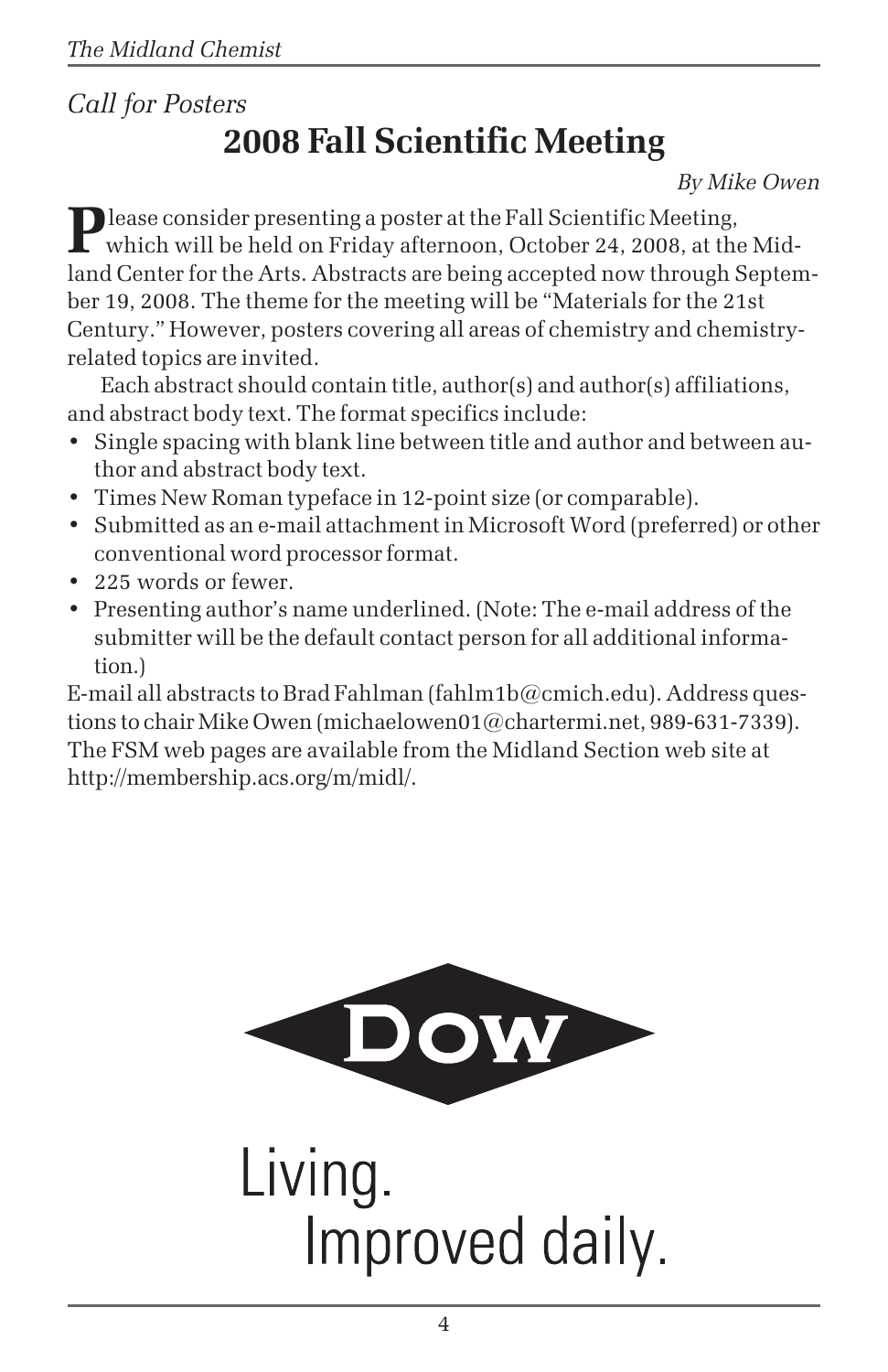# **MMTG Learns about Rheology and Beer**

*By Dana Fuerst*

**T**he Mid-Michigan Technician Group (MMTG) has been very busy since our last update. On May 8, we hosted Kadine Mohomed, Ph.D., of TA Instruments for a lunchn-learn session. Dr. Mohomed covered the rheological capabilities of TA Instruments thermal equipment and how to determine which instrument would work best for different sample types. Lunch and training were provided for free by TA Instruments! This event was open to not only MMTG members but anyone interested in attending. Forty-five people attended the event and learned about the TGA, DSC, TMA, and DMA.

The next event was held on June 12 and was a two-part membership drive/social event. The first part of the event was a lunchtime



*Kadine Mohomed, Ph.D., and Sales Representative Bob Milliken, both from TA Instruments, presenting at the Lunch-n-Learn Session.*



*Kevin Peil, brewmaster and president of the Tri-City Brewing Company, giving the History of Beer lunchtime talk to MMTG members.*

talk on the history of beer that was free to members and \$5 for non-members. The Brewmaster and President of the Tri-City Brewing Company gave the talk to 32 members as they enjoyed a lunch from Kentucky Fried Chicken. Attendees learned interesting facts about beer and the brewing business.

That evening, members and guests were invited to attend a private tour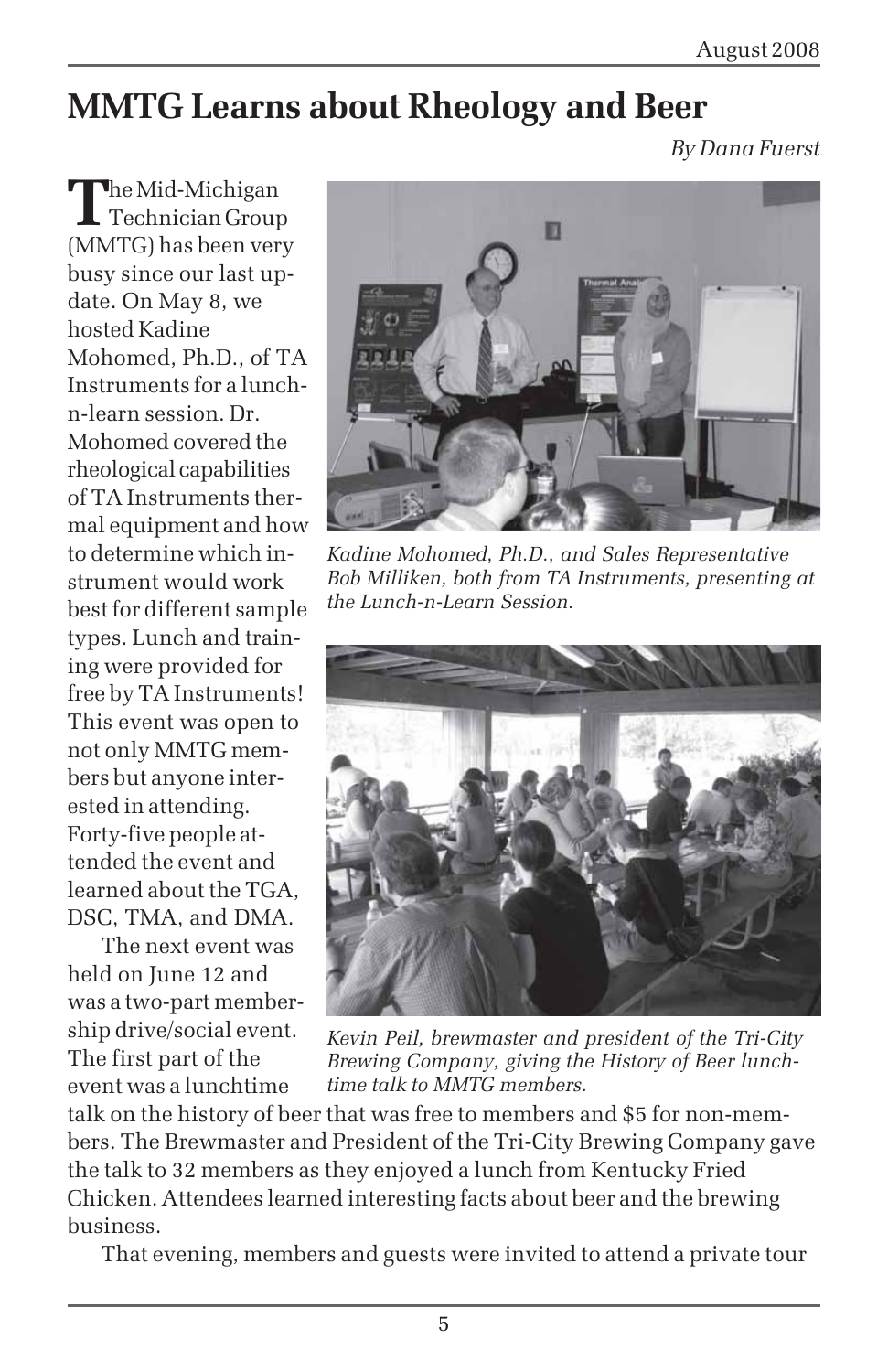of the Tri-City Brewing Company to see the process in action. Those who attended enjoyed a pizza dinner and unlimited refills of beer for the evening, a souvenir glass, and the tour. Members who recruited a new member paid only 1¢ for the event! Members who did not recruit a new member were charged \$5 and non-members were charged \$10.

Eighty-seven people attended the event and enjoyed an evening with great beer and friendly conversation. Those attending had the opportunity to taste the grains used for brewing and try out each of the four beers currently being brewed—many left with at least one favorite. Over 25 new members joined MMTG as a result of these two events.

The next event is scheduled for Wednesday, October 8, and is a lunchtime career development talk to be given by Dow Chemical's Curt Theriault and Dow Corning's Dave Gantner. Each speaker has made their way to the top of their company's ladder for technicians and will be speaking to attendees about how they have managed the changes over the years and still been successful in their careers. This event will be held at the Delta College Main Campus and will be open to anyone interested in attending. This event will be funded by the Equipping the 2015 Chemical Technology Workforce mini-grant that MMTG received from the National American Chemical Society. Contact Dana Fuerst at dfuerst@dow.com for more information on this event or on joining MMTG.



*MMTG Past Chair Deb Mendrick checking out the bottling line at the Tri-City Brewing Company dinner tour along with other attendees.*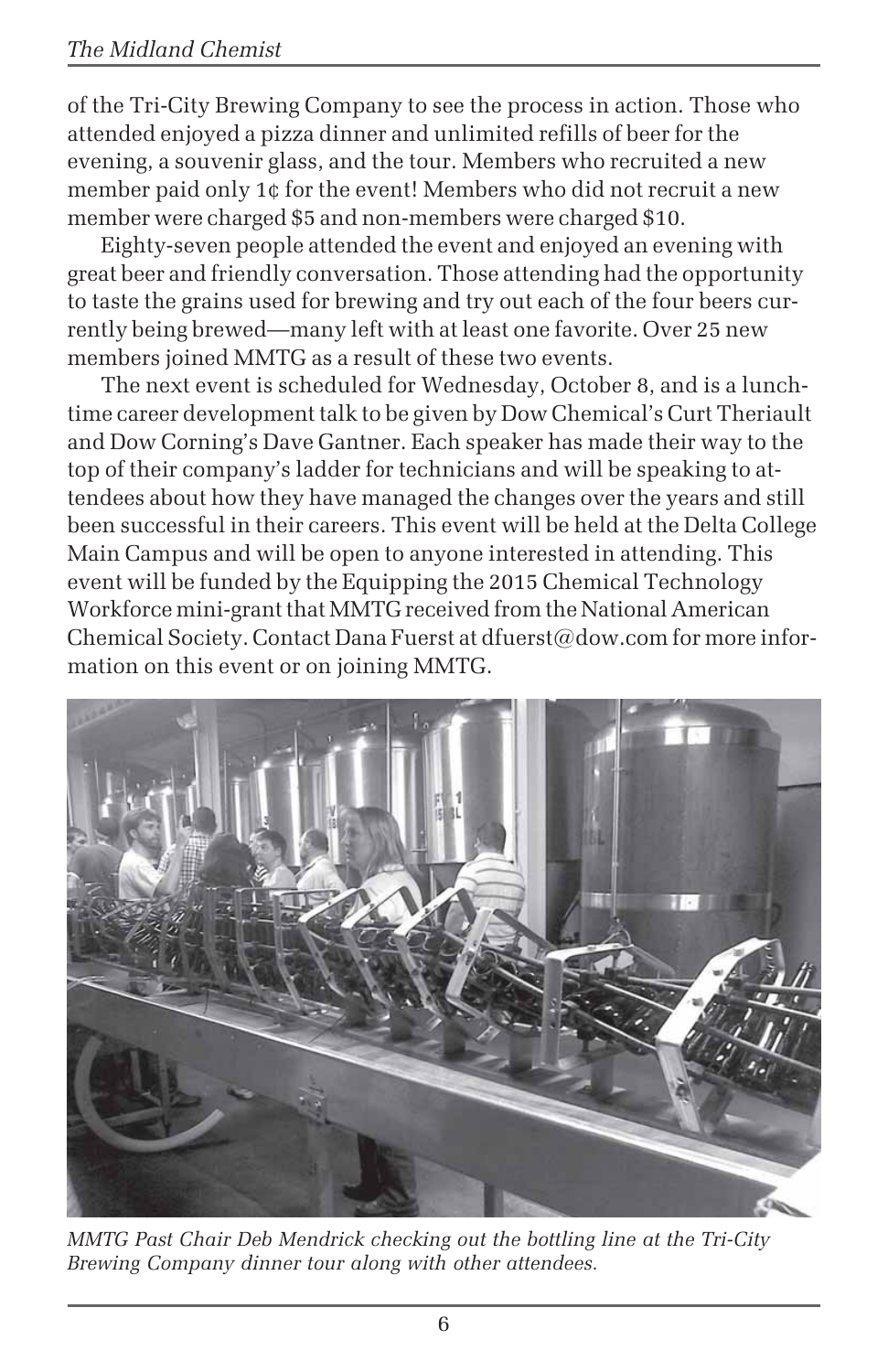# *Call for Nominations* **2008 Midland Section Awards**

*By Scott Gaynor*

The Midland Section of the American Chemical Society is soliciting<br>nominations for its fall awards to be presented at the 2008 Fall Scientific Meeting (October 24, Midland Center for the Arts). The following awards are seeking nominations:

#### **Outstanding Achievement and Promotion of the Chemical Sciences**

Each year the Midland Section honors an individual residing within the Section's geographical area who has demonstrated outstanding achievement and promotion of the chemical sciences. This award recognizes dedication and service to the chemical profession. The recipient need not be an ACS member. Nominations should include a biographical sketch, list of pertinent publications, evidence of professional growth and involvement, and letters of support from colleagues. Previous recipients are:

| 1976 | Turner Alfrey, Jr.   | 1992 | Donald A. Tomalia     |
|------|----------------------|------|-----------------------|
| 1977 | Etcyl H. Blair       | 1993 | Dale J. Meier         |
| 1978 | David C. Young       | 1994 | Philip T. Delassus    |
| 1979 | Vernon A. Stenger    | 1995 | Duane B. Priddy       |
| 1980 | Daniel R. Stull      | 1996 | Hans G. Elias         |
| 1981 | Bob A. Howell        | 1997 | Ludo K. Frevel        |
| 1982 | Wendell L. Dilling   | 1998 | Patrick B. Smith      |
| 1983 | Donald R. Weyenberg  | 1999 | David E. Henton       |
| 1984 | Edwin P. Plueddemann | 2000 | Steven J. Martin      |
| 1985 | Raymond P. Boyer     | 2001 | Edwin C. Steiner      |
| 1986 | Stanley P. Klesney   | 2002 | Thomas J. Delia       |
| 1987 | Warren B. Crummett   | 2003 | Robert M. Nowak       |
| 1988 | A. Lee Smith         | 2004 | Herbert D. (Ted) Doan |
| 1989 | Do Ik Lee            | 2005 | Mike Owen             |
| 1990 | Joseph E. Dunbar     | 2006 | Robert E. Kohrman     |
| 1991 | Thomas H. Lane       | 2007 | Petar Dyornic         |

#### **Outstanding Service to the American Chemical Society**

The Section sponsors an annual award to recognize outstanding service to the Midland Section of the ACS. This award recognizes achievement in the promotion of the goals of ACS. Nominees shall be members of the Midland Section. Nominations should include a biographical sketch, a history of service to the Midland Section, and supporting letters from fellow ACS members. Previous recipients are: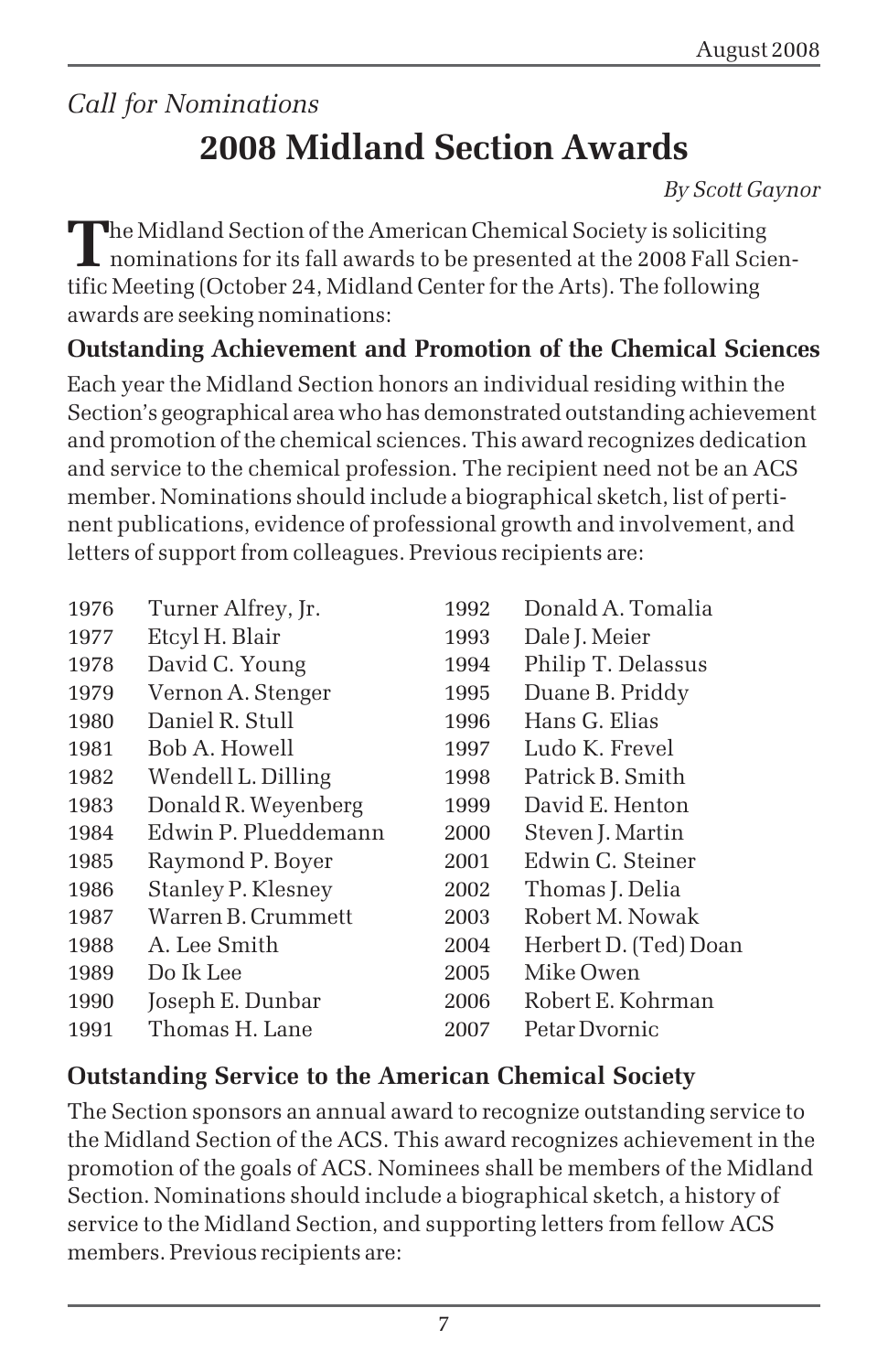| 1989 | David C. Young     | 1999 | Theodore E. Tabor           |
|------|--------------------|------|-----------------------------|
| 1990 | Linneaus C. Dorman | 2000 | Peter and Patricia Dreyfuss |
| 1991 | Donald R. Petersen | 2001 | George W. Eastland, Jr.     |
| 1992 | Wendell L. Dilling | 2002 | Joan Sabourin               |
| 1993 | Bob A. Howell      | 2003 | John Blizzard               |
| 1994 | Eldon L. Graham    | 2004 | Steven Keinath              |
| 1995 | Gretchen S. Kohl   | 2005 | Ann Birch                   |
| 1996 | Fran K. Voci       | 2006 | Philip Squattrito           |
| 1997 | Thomas H. Lane     | 2007 | David Stickles              |
| 1998 | Vicky S. Cobb      |      |                             |

#### **Outstanding Chemical Technician**

The Section presents an annual Outstanding Chemical Technician Award to an individual who has demonstrated an extremely high degree of professionalism as a chemical technician. The ACS defines a chemical technician as a person whose training includes successful completion of a two-year post-high school level chemistry curriculum leading to an associates degree, or the equivalent course work in a baccalaureate program, or the equivalent knowledge gained by experience. The primary work of a chemical technician is conducting experimentation and/or correlating information to help solve chemical problems and/or discover new chemical knowledge. Criteria used to judge the award include job skills, safety, teamwork, leadership, publications and presentations, reliability, communication skills, and additional professional and community activities. Nominees must have worked for five years as a chemical technician. Chemical technicians do not need to be a TECH Division Affiliate or ACS member to be eligible for this award. Nominations should include a biographical sketch and supporting letters that address each of the criteria above. Previous recipients are:

|      | 1997 Connie J. Murphy | 2003 | Robert D. Krystosek |
|------|-----------------------|------|---------------------|
| 1998 | David Stickles        | 2004 | Sharon Allen        |
|      | 1999 Ronald L. Good   |      | 2005 Bill Rievert   |
| 2000 | Kurt A. Bell          | 2006 | Margo McIvor        |
| 2001 | Gordon R. Roof        | 2007 | Debbie Bailey       |
|      | 2002 Cynthia J. Gould |      |                     |

Nominations for all three awards are invited. The deadline for receipt of nominations and all supporting materials is September 19, 2008 (electronic/ e-mail is preferred). Nominations, questions, or requests for more information should be directed to:

Scott Gaynor, Awards Committee Chair The Dow Chemical Company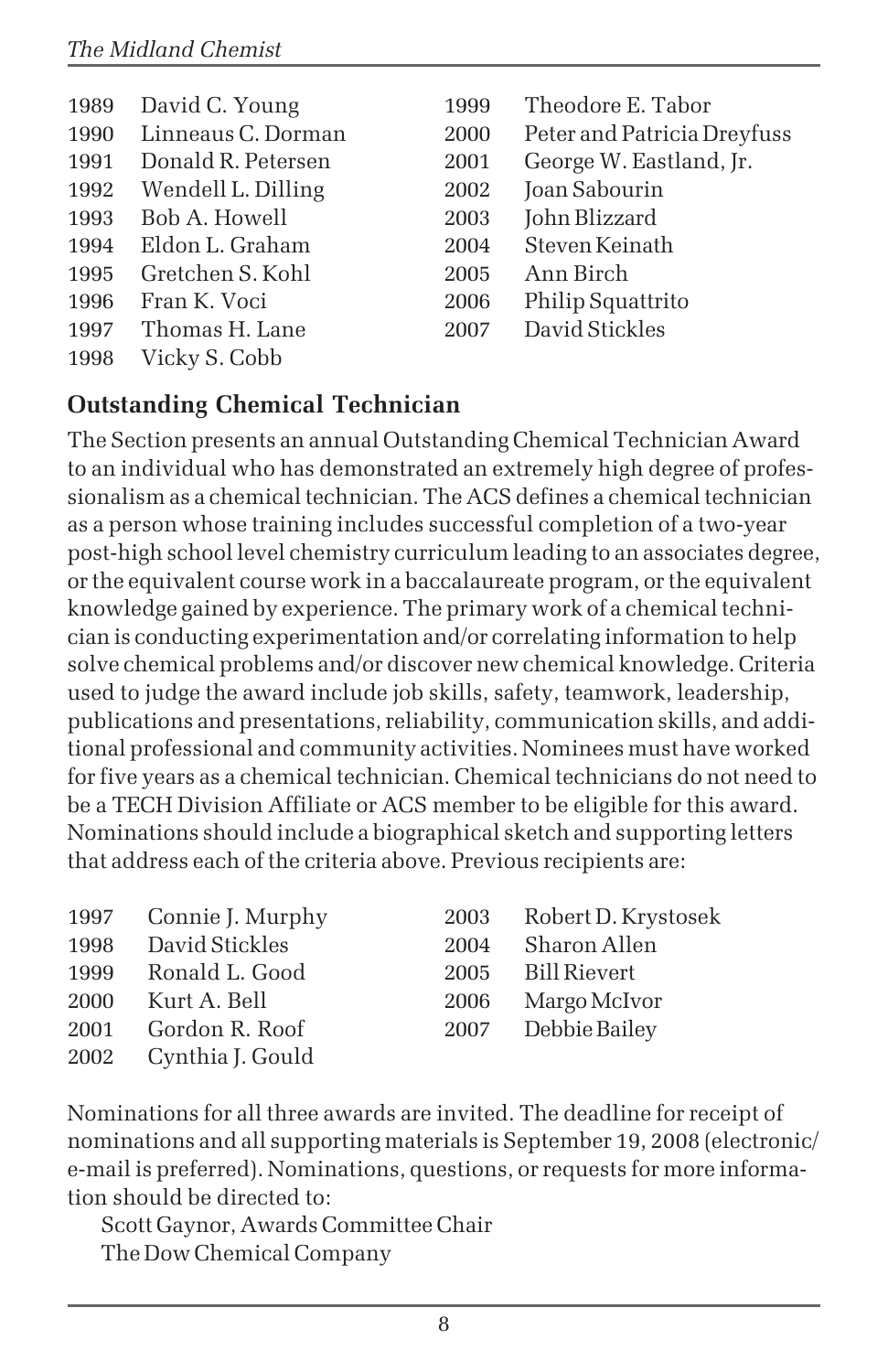1603 Bldg. Midland, MI 48674 Phone: 989-638-1806; Fax: 989-636-6454 e-mail: sggaynor@dow.com

If you have questions or need additional information, please contact Scott directly. Nominators should provide their address and phone number in case the committee needs to contact them. The Awards Committee encourages all Section members to nominate deserving colleagues and appreciates your efforts in helping these individuals receive recognition for their efforts. We look forward to hearing from you!

# **Call for 2009 Officer Candidates**

*By Kevin Lewis*

**H**ere is your chance to become more involved in your local ACS section. We need candidates to run for the following positions for 2009:

#### **One-Year Terms Three-Year Terms**

Chair-elect Directors (3 slots open) Secretary Councilor Treasurer **Alternate Councilor** Chair, Nominations & Elections Director (position vacated, 1 year remaining)

If you are interested in running for any of these positions or know someone who might be interested, please contact Kevin Lewis at 989-496-8141 or kevin.d.lewis@dowcorning.com. If you have any questions regarding what the positions entail, contact your current officers on the Leaders page of the Midland Section web site http://membership.acs.org/M/Midl/.

Nominations from the floor will be accepted at the August 18 and September 15 board meetings (see the calendar on the web site for details). Please be aware that any nominees will have had to accept the nomination prior to their announcement from the floor. Also, please consider your involvement within the Midland Section—if you're not running for a board position, look into other great areas for you to serve.

Committee members include Kevin Lewis (chair), Brian Marinik, Angelo Cassar, and Dorie Yontz.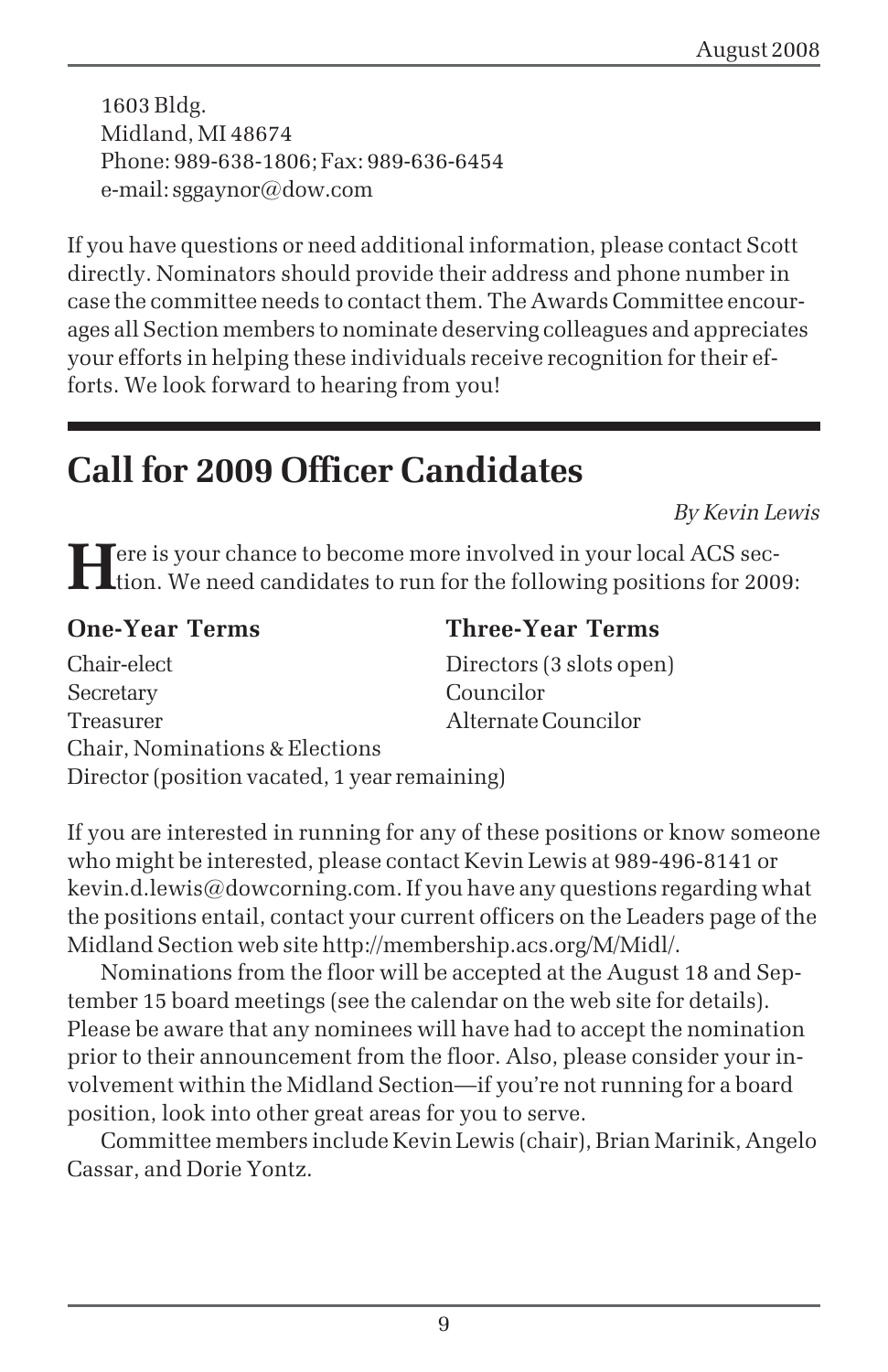# **Dow Family Experiences a Memorable Reunion**

*By Angelo Cassar*

*Note: The Dow Family Reunion was held at the Dow 1790 Building on June 27, 2008, with a little over 100 family members present. The Midland Section was asked to conduct science demonstrations for the reunion. ACS folks involved in planning and conducted the Section contribution included John Blizzard, Dave Stickles, Angelo Cassar, Gretchen Kohl, Wendy Flory, and Dorie Yontz. Below is a thank you letter from Smallwood Holoman, Dow Public Affairs.*

**Thank you for your participation in the 2008 Dow Family Reunion visit** here at Michigan Operations last Friday. While the Family has not visited us for some time (I believe some 5 to 7 years ago), some remember their

time with us as not being "very exciting"! They toured several manufacturing plants, and then called it a day.

Well, the family coordinator, Sarah Whiting, and several other family descendents, commented that this event "exceeded all expectations" and that our total package of information and entertainment was by far the best presentation of Dow that they had experienced! The Business and Market Facing exhibits were informative. The Midland Section of the American Chemical Society's science demonstrations were a huge hit to the young munchkins and the young at heart. Way to go, ladies and gents for truly engaging all of our visitors!



*Gretchen Kohl assists two young reunion participants.*

I believe we have set a standard that meets their needs and expectations. While I did not get the names of all of your participants, please cascade this note of thanks to those in your group that gave of their time and effort.

Again, thanks for your help in making this event a success.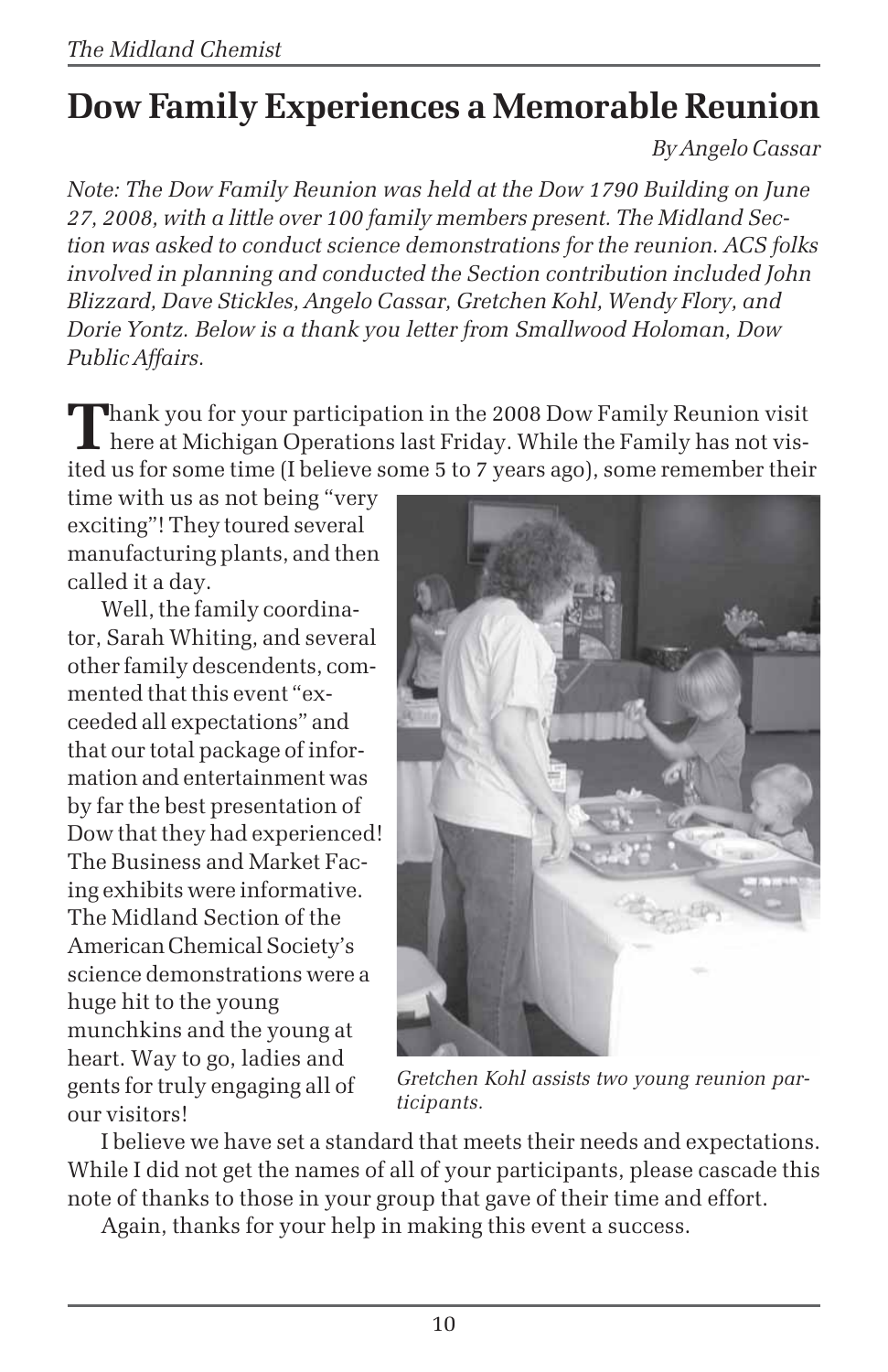### **Section Leaders Participate in Industry and Education Meeting**

#### *From National ACS*

Representatives from Southern California companies and chemistry-<br>based technology programs gathered May 9, 2008, to discuss their respective needs and opportunities for chemical technicians.

Hosted by Pfizer Inc. at its La Jolla, California, campus, the gathering was part of the ACS Chemical Technology Program Approval Service (CTPAS) annual meeting. CTPAS reviews and grants ACS approval to qualified chemistry-based technology programs. Because partnerships with industry are crucial to the success of chemistry-based technology programs, CTPAS invited representatives from local biotechnology and pharmaceutical companies, as well as from chemistry-based technology programs, to its open meeting.

The open meeting started with a presentation by Director of Public Relations Dennis Ryan on the development of pharmaceuticals at Pfizer. CTPAS chair Joan Sabourin (co-chair of Sci-Fest for Midland Section) followed with a presentation on the new, streamlined ACS approval process for chemistry-based technology programs and the importance of partnerships in technician education. CTPAS consultant Connie Murphy (a director for Midland Section) then moderated two discussion panels. In the first panel, industry representatives discussed the roles technicians play in their organizations, what skills technicians need, and how they recruit technicians.

In the second panel, education representatives discussed how their programs prepare students for careers as chemical professionals. For example, such programs incorporate hands-on experience and employability skills into the curriculum. In fact, some local companies require newly hired bachelor's graduates to attend an associate-level chemistry-based technology program to learn the skills they need.

The open meeting was organized by CTPAS member Terri Quenzer, a research chemist for Pfizer. Industry representatives included employees of the following companies:

- Amylin Pharmaceuticals
- Arena Pharmaceuticals
- Conatus Pharmaceuticals
- Ligand Pharmaceuticals
- Pacific World Discovery
- Pfizer Inc
- Proven, Inc.
- Raylight Corporation/Chemokine Pharmaceutical Inc
- San Diego Workforce Partnership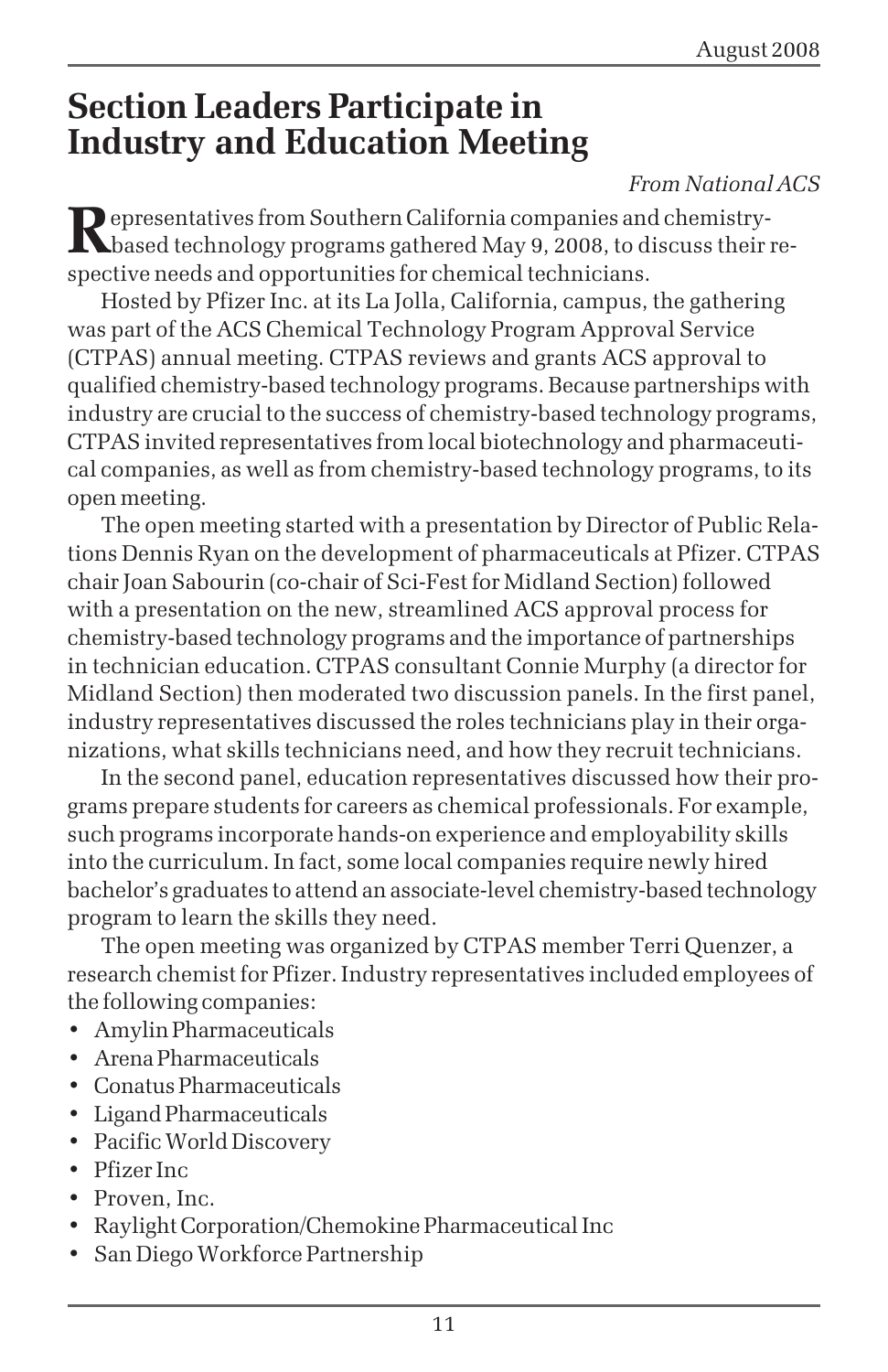• Shanghai Medicilon Inc.

Academic representatives included educators from the following institutions:

- Miramar College
- San Diego Mesa College
- Southwestern Community College
- Mt. San Antonio College

ACS Director of Education Mary Kirchhoff also attended the meeting.

The open meeting represented the first time CTPAS has actively engaged members of the industrial and academic communities on the subject of technician education and professional development. Participants discussed the potential mutual benefits of partnering and indicated interest in continuing these discussions after the meeting. CTPAS, in turn, learned about the unique needs of the biotechnical and pharmaceutical industries; given the growth in these areas, CTPAS expects to be evaluating such programs in the near future.

The success of this event will have national impact. Plans are already underway to conduct future CTPAS meetings in a similar manner in other regions of the country to encourage partnerships among industry, academia, and the community.

For more information on ACS approval of chemistry-based technology programs and the role of partnerships in education, contact Blake Aronson in the ACS Office of Technician Education and Resources (202-872-6108, b aronson@acs.org).



- Technical writing
	- Editing
		- Technical graphics
			- Electronic publishing
				- Training
					- Consulting

Struggling with a crucial conference paper, presentation, thesis, or report? Need a manual for new equipment, a computer program or a work process?

Editech is a full-service technical communication firm that specializes in chemistry-related documentation. Contact us todav!

Visit Editech at www.editech-mi.com or call (989) 832-7485.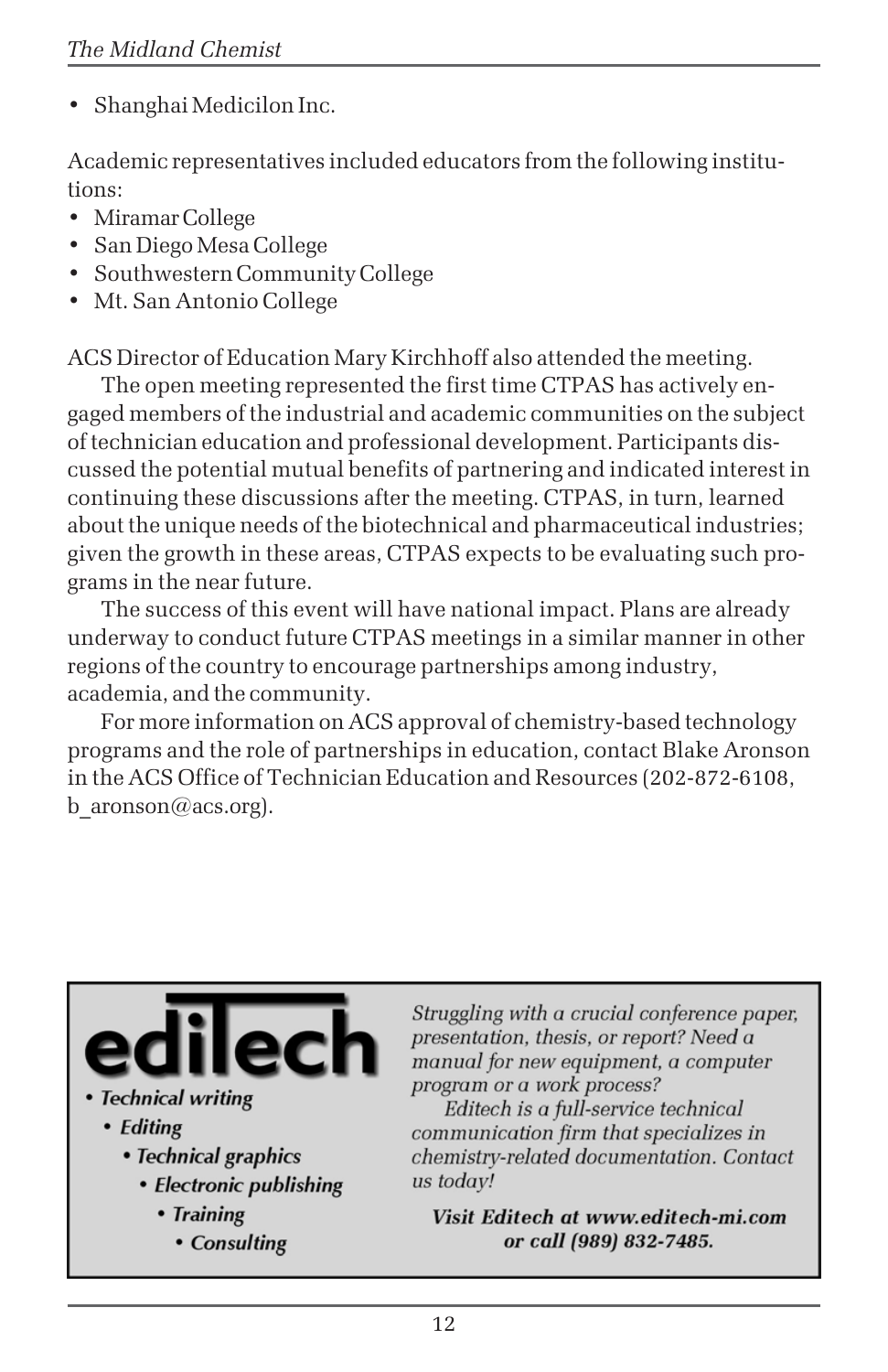# **In Past Issues of** *The Midland Chemist*

#### *By Wendell L. Dilling, Midland Section Historian*

- **40 Years Ago This Month**—In *October Seminar, Chain Transfer in Anionic Polymerization*: "Dr. Arnold L. Gatzke from the Physical Research Laboratory of The Dow Chemical Company will present the first seminar of the 1968-1969 ACS seminar series at the Dow Library Auditorium, 566 Bldg, on Monday, October 7, 1968 at 7:30 p.m. The subject of Dr. Gatzke's talk will be 'Chain Transfer in Anionic Polymerization'. A method is now developed for detecting and quantitatively measuring small chain transfer constants in anionic polymerization. Although the degree of chain transfer may be small it does have a profound influence on molecular weight and molecular weight distribution of high molecular weight polymers."
- **30 Years Ago This Month**—In *Results of Questionnaire on the Future of JACS* by Wendell L. Dilling: "The results of the questionnaire, which are discussed below, are based on 209 replies, 192 from industrial chemists and 17 from academic chemists. I would like to thank those who responded to the questionnaire. Many included comments and a few contributed lengthy discussions regarding various aspects of JACS. These comments and questionnaire results will be of value to the Society Committee on Publications in our deliberations on the future of JACS."
- **20 Years Ago This Month**—In *Michigan Molecular Institute Dedicated To Advanced Research and Education* by Jim Burlingame: "Michigan Molecular Institute (MMI) will celebrate its 25th anniversary in 1989 … and it may well be one of Midland's best kept secrets. MMI was founded in 1964 under the auspices of three Midland-based foundations with the directed purpose of providing the necessary facilities to meet both research and educational objectives. An important factor in establishing the Institute was to help reduce the "brain drain" from the Midwest … the migration of technical expertise to the East and West Coasts."
- **10 Years Ago This Month**—In *Good Day, Chemists!* by Art Smith: "With this issue I'm departing from the recent practice of calling the chair's contribution to *The Midland Chemist* "From the Chair" and instead, for the rest of my term I'll use this opportunity to simply greet you as fellow chemists. My reasons for doing this aren't really complicated: for one thing, it's the way I greeted my students at Delta College for the better part of a quarter of a century and it just seemed to fit. After all, they were in a very real sense, colleagues – fellow chemists, as it were – since they, too, had made a serious commitment to studying and trying to learn something about this most amazing science which has captured the imaginations of each of us through the years. But also, it's a recognition that you who read this are truly my colleagues as well."